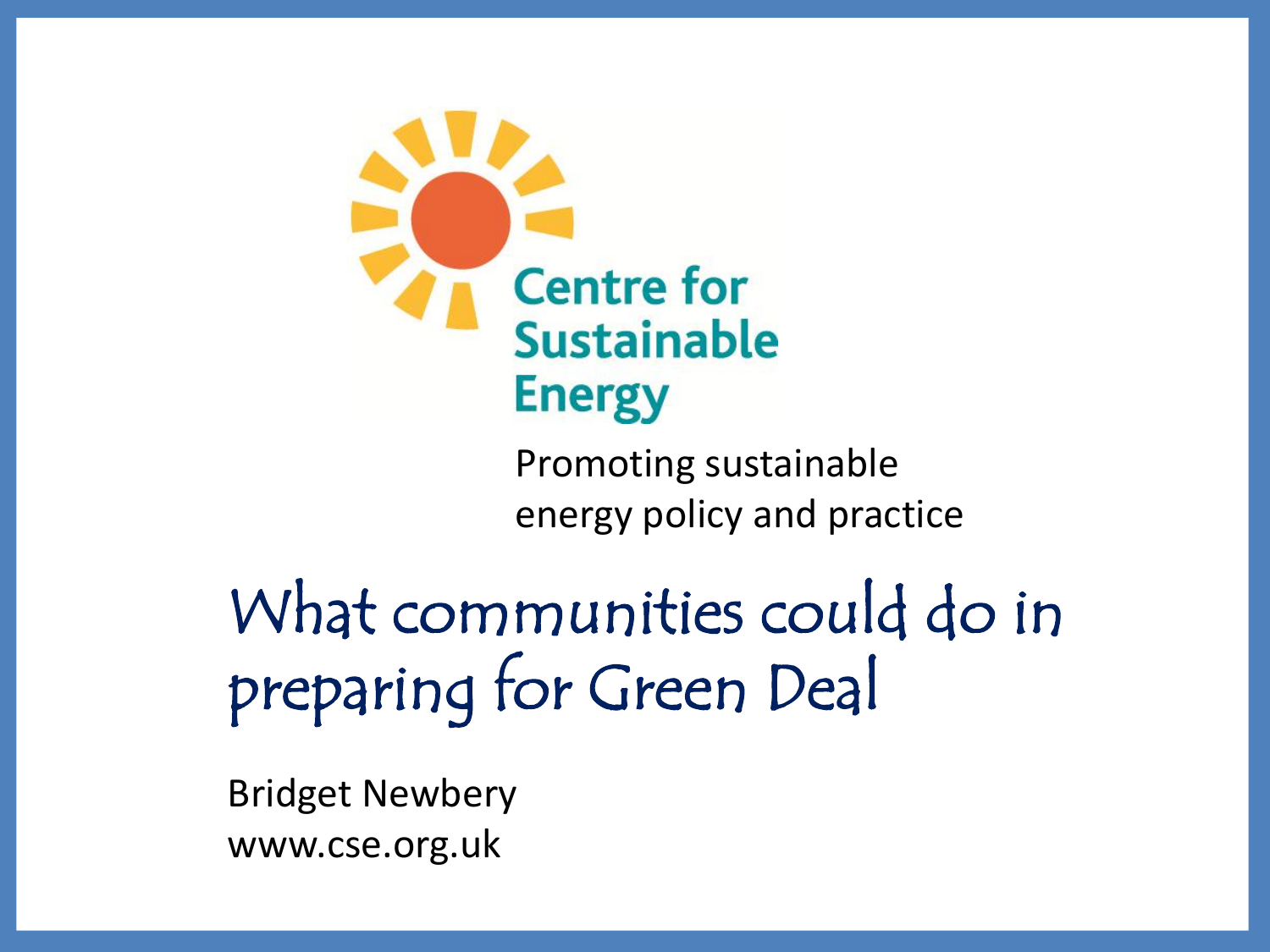

## Communities can do

## • **Understanding is key**

– Need to know what it's all about and be clear about the opportunities and benefits before can engage meaningfully

## • **Decisions about most appropriate role**

- Source of information about GD
- Linking to a local scheme
- Getting involved in an element of GD delivery

### • **Prepare to set up**

- Requirements and considerations for all roles
- Legal obligations, community engagement, partnerships, referral systems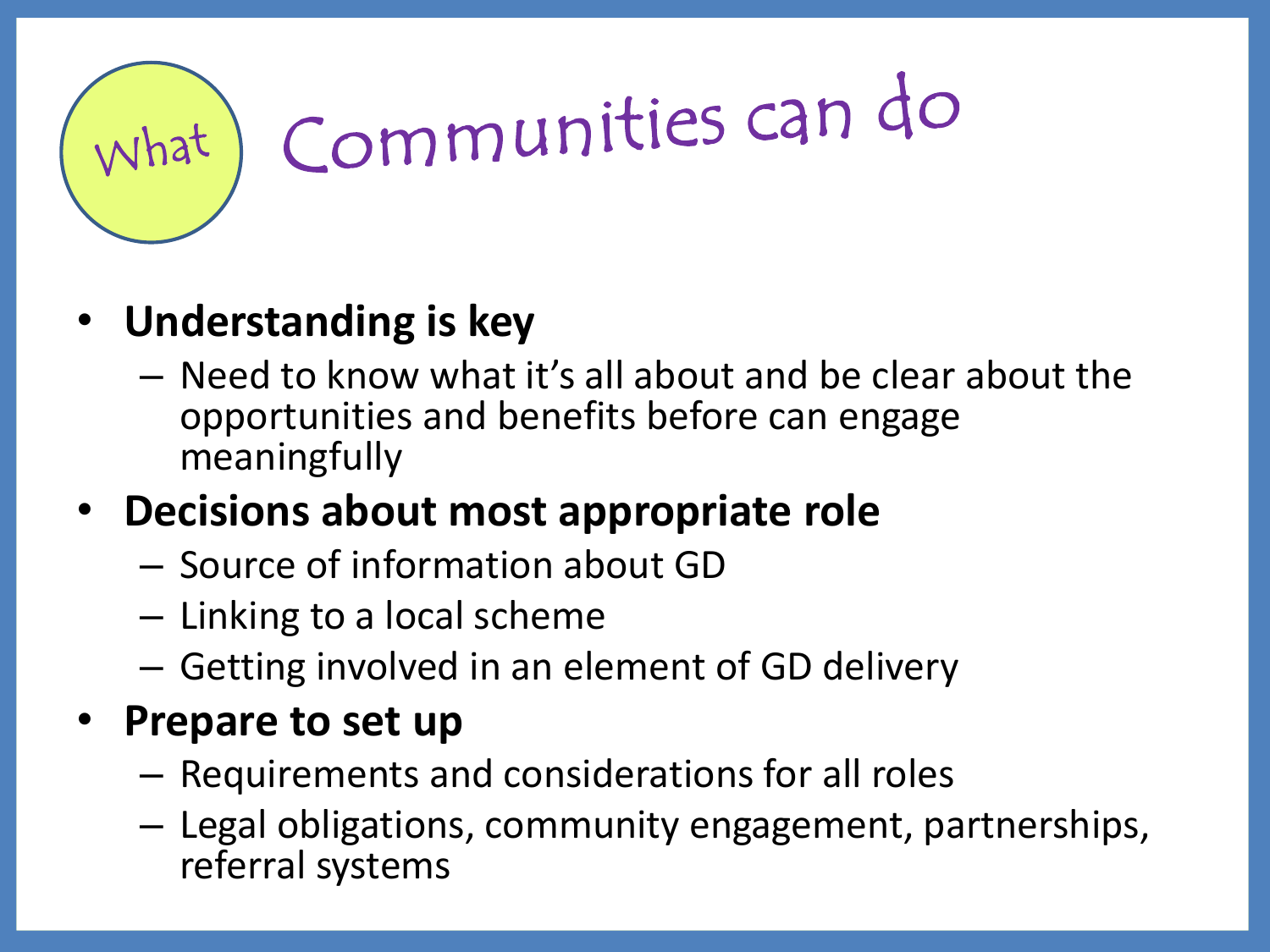

- •Understand Green Deal and ECO
- •Opportunities and benefits
- •Local relevance

#### 1. Get the picture

#### 2. Get a role

- •Decide whether to engage, and at what level
- •Info & advice; support a local scheme; delivery roles
- •How to make it happen
- •Who to work with
- •GD and legal requirements
- •Engaging the community

#### 3. Get going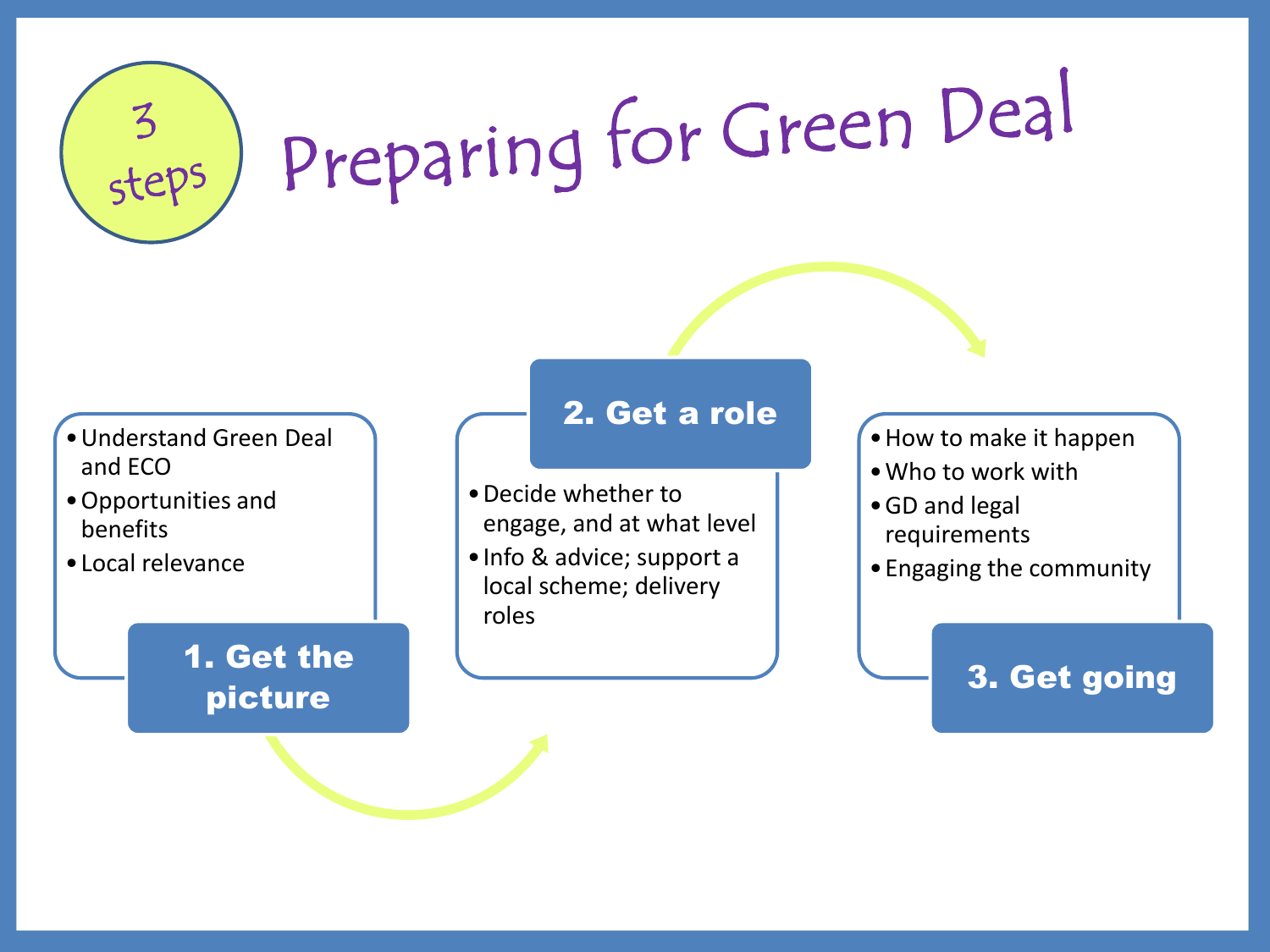

- Find out what about the benefits *Read up on the Green Deal or attend workshop / training*
- Be clear about why to get involved *Hold a meeting or a debate*
- Understand your local area *Carry out an energy audit or desk based study*
- Understand the finance: Golden Rule and ECO *Read DECC guidance; check ECO rules; look at an EPC*
- Investigate opportunities
	- *Discuss ways to get involved, opportunities, limitations*
	- *Decide if there is a role*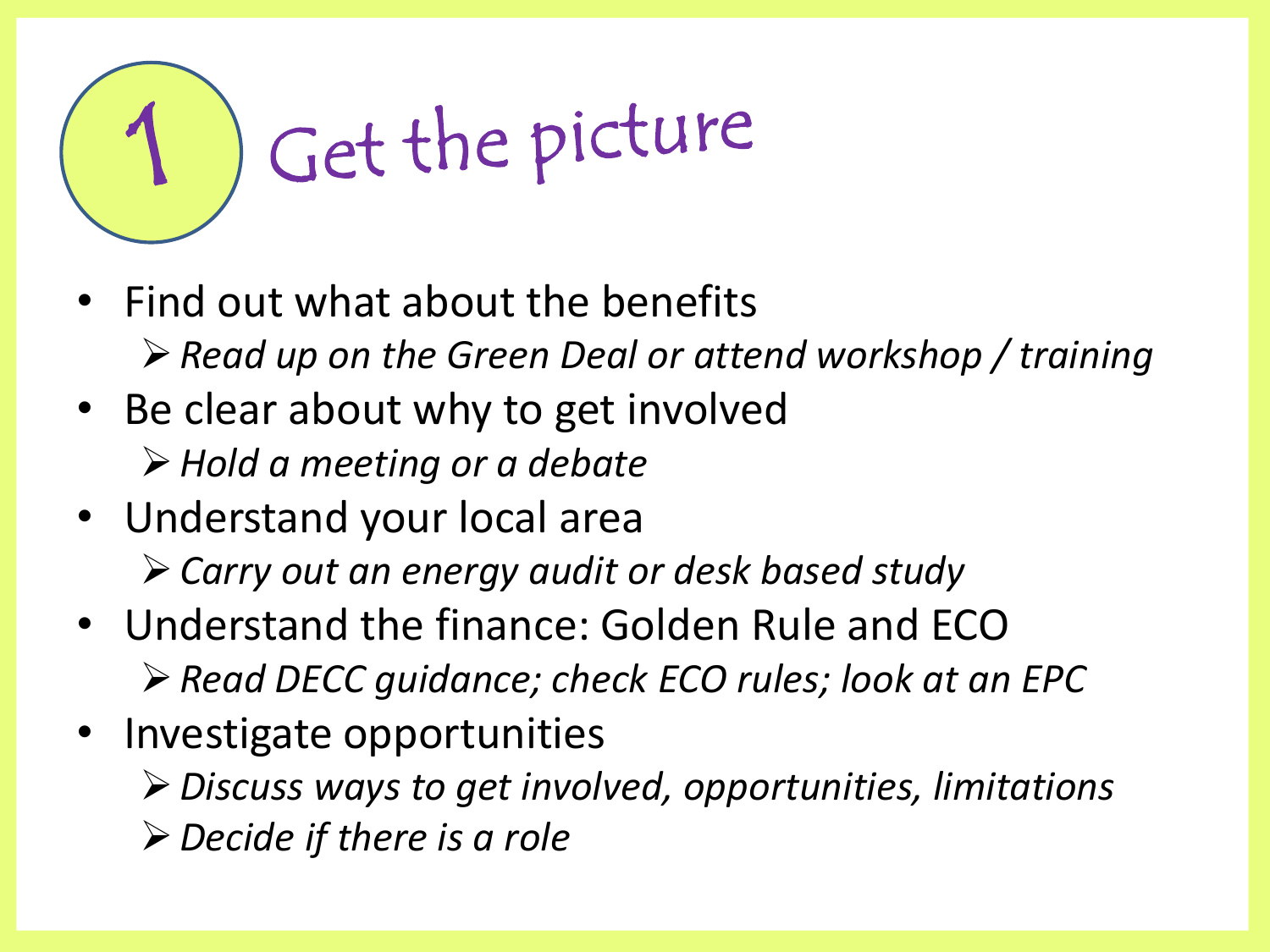

## Roles in the Green Deal

#### • Impartial information and advice • Engaging people & creating demand • Signing people up to specific GD schemes **Green Deal Promotion** • Carry out home energy assessments • Act as a Green Deal Advice Organisation (GDAO) • Provide training for Green Deal Assessors **Green Deal Assessment**

#### **Green Deal Delivery**

**Provider / Partner / Subcontractor**

- Source and provide finance
- Set up and manage schemes
- $\bullet$  Home Energy Assessments  $\bullet$  Installations
- Marketing & promotion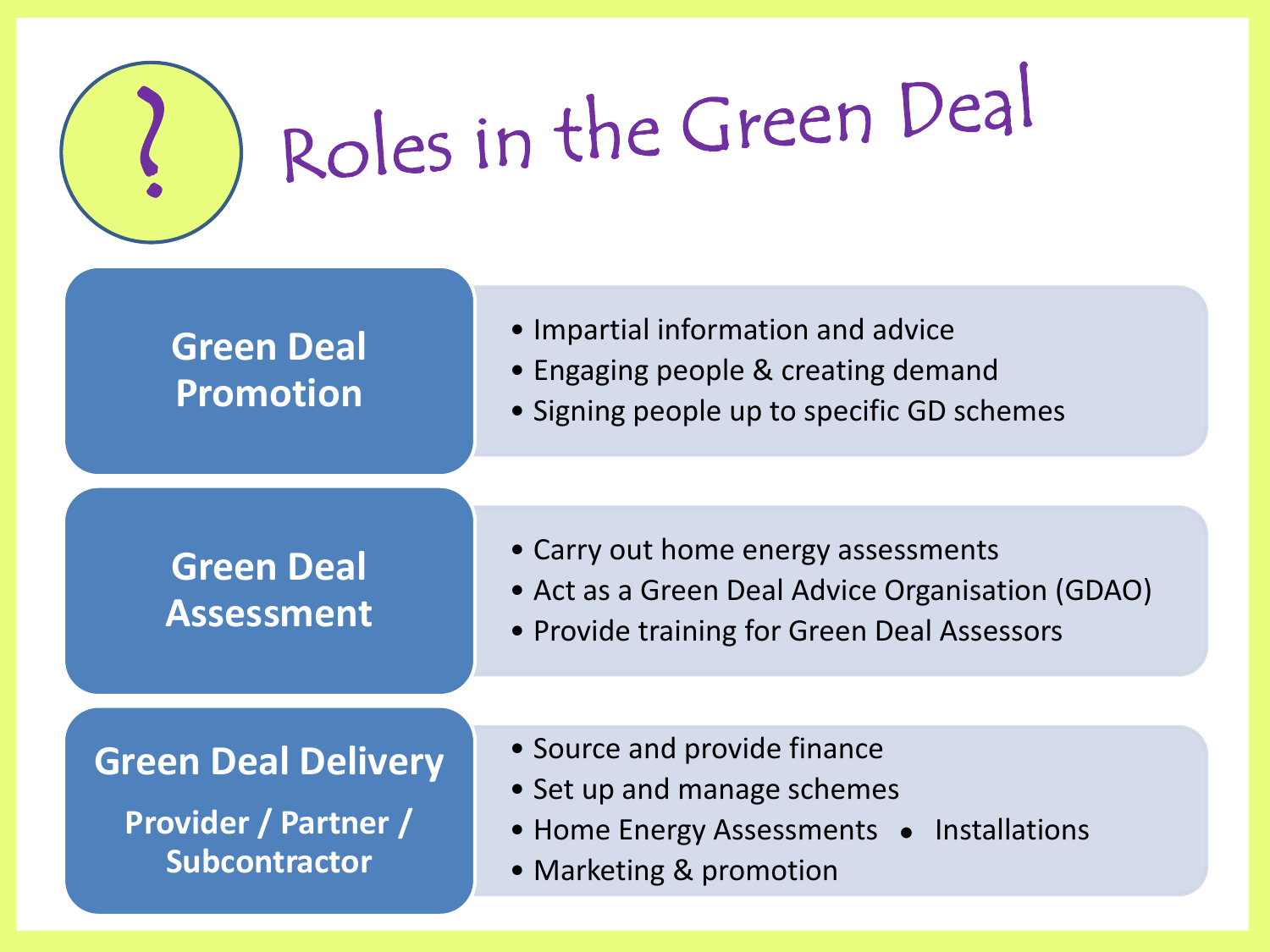

- Look at the possible roles communities could play:
	- *advice and engagement | brokerage | delivery*
- Consider constraints on resources, and ability to meet requirements

*Decide which roles are most relevant*

- Find out who the approved green deal providers are *Check out the Green Deal register*
- Look up local installers *Contact local providers, check accreditation and offers*
- Discuss potential partnerships; existing schemes *Map out options and make a plan*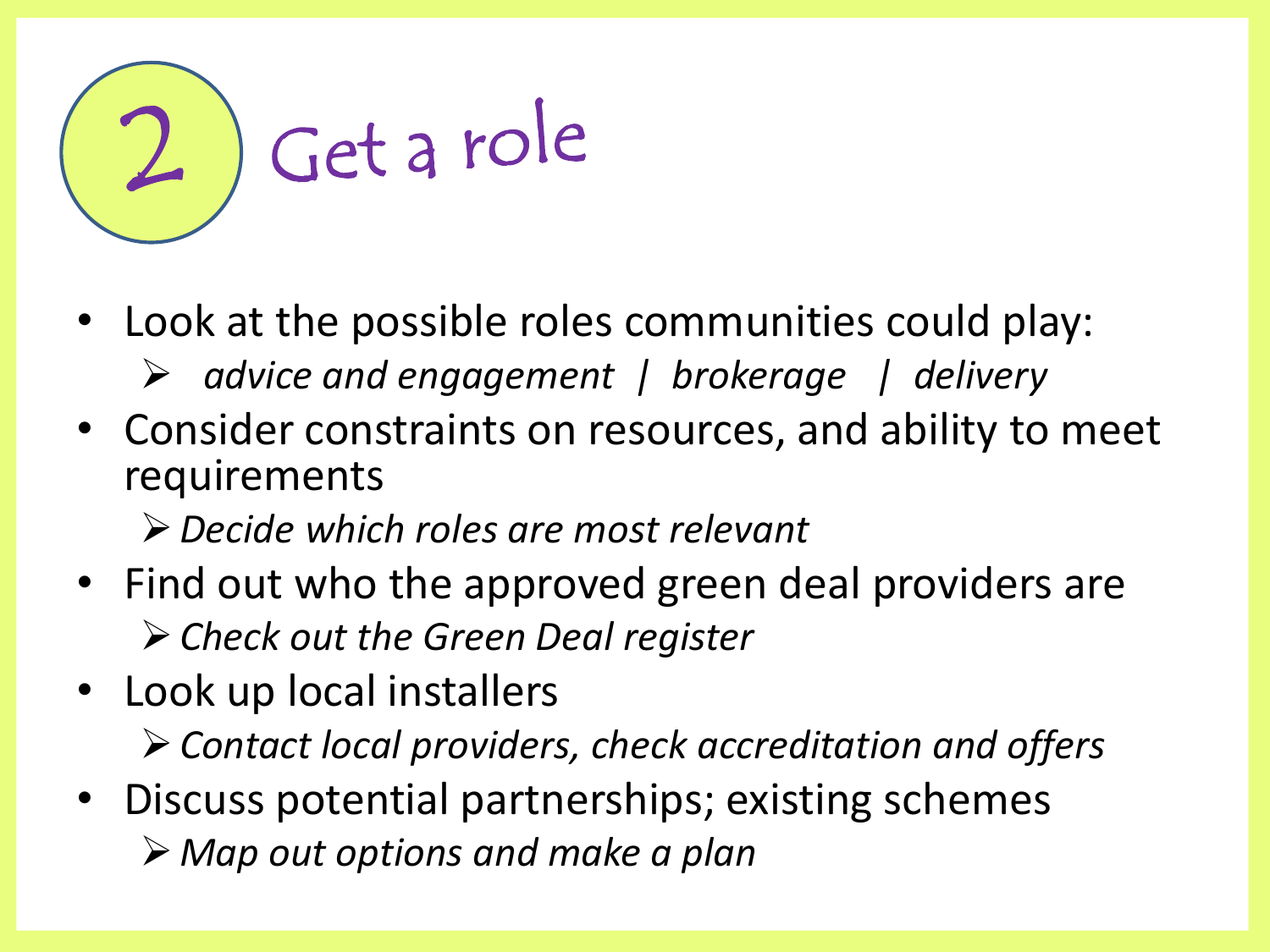

- Skill up in energy efficiency and renewables *Do some research, consider some training - e.g. City & Guilds*
- Identify local installers and talk to potential partners
	- *Find out about best deals – look at what else is being done, negotiate payments or rewards*
- Get into the fine print

*Contracts, payments, guarantees, local employment* 

- Set up systems and processes
	- *Referral mechanisms , tracking systems, ensure legal and other obligations will be met*
- Start promoting the Green Deal
	- *Clear messages about householder benefits*
	- *Run local talks, plan a media campaign*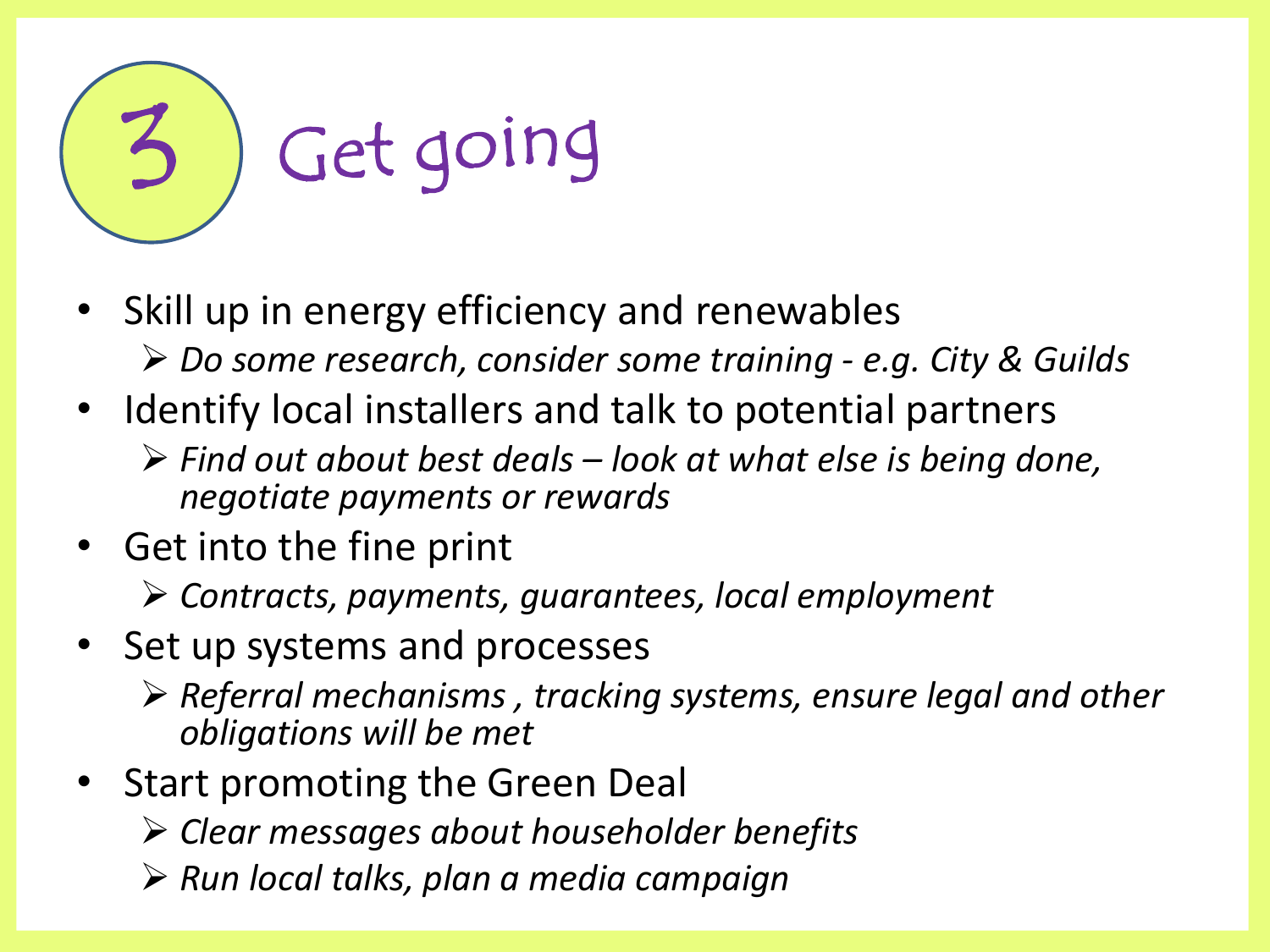

### **What can communities do in preparing for Green Deal?**

- Understand and get to grips with the opportunities
- Make decisions after weighing up all the options
- Start setting up schemes and working towards meeting requirements for different roles
- Look out for the new **PlanLoCaL** pack on Energy Efficiency and Community Green Deal